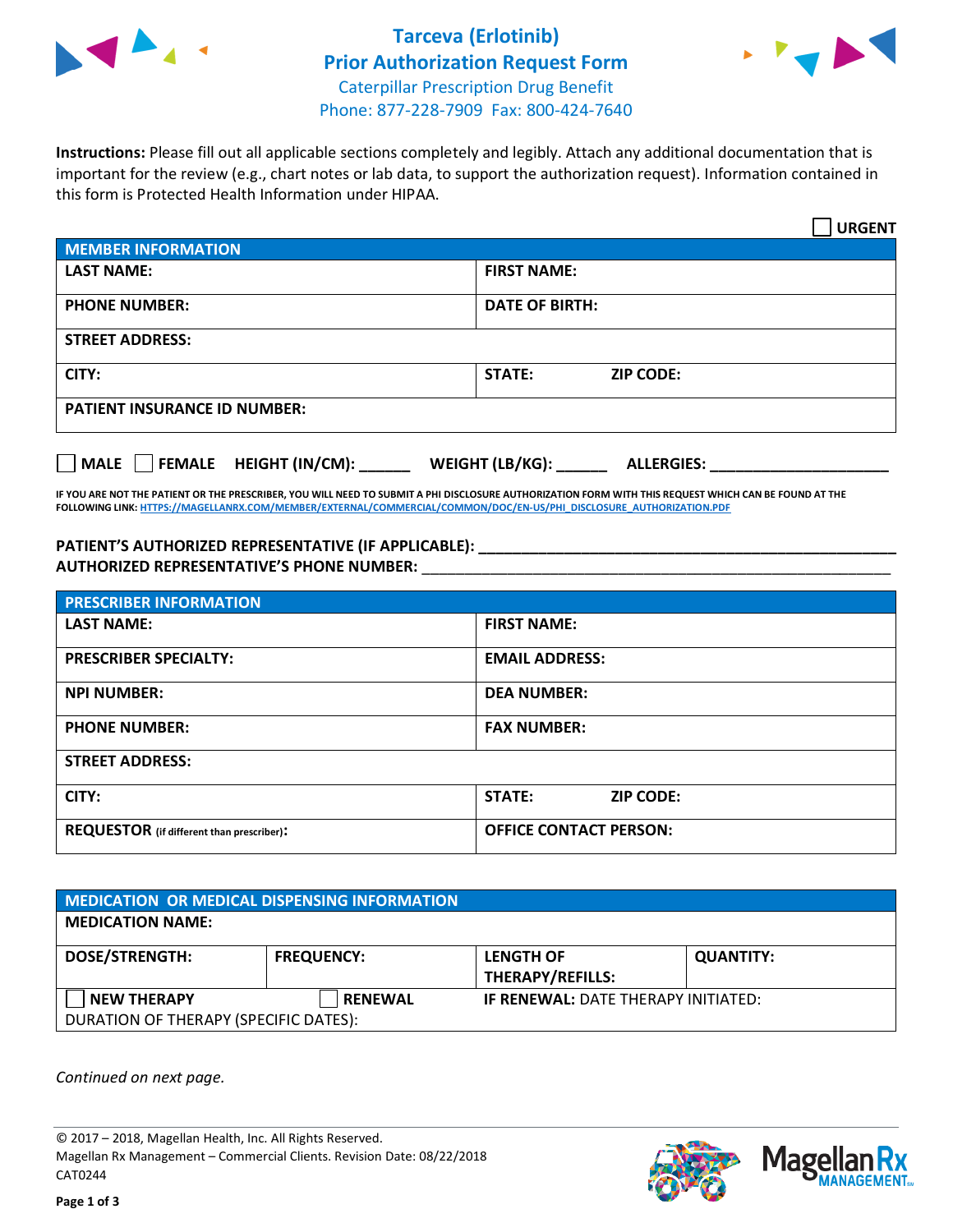



| MEMBER'S LAST NAME: NAMER AND THE RESERVE AND THE RESERVE AND THE RESERVE AND THE RESERVE AND THE RESERVE AND THE RESERVE AND THE RESERVE AND THE RESERVE AND THE RESERVE AND THE RESERVE AND THE RESERVE AND THE RESERVE AND                                                           | MEMBER'S FIRST NAME:                                                                                                                                                                                                                                                                                                         |                                                                                                                                                              |  |  |
|-----------------------------------------------------------------------------------------------------------------------------------------------------------------------------------------------------------------------------------------------------------------------------------------|------------------------------------------------------------------------------------------------------------------------------------------------------------------------------------------------------------------------------------------------------------------------------------------------------------------------------|--------------------------------------------------------------------------------------------------------------------------------------------------------------|--|--|
|                                                                                                                                                                                                                                                                                         | 1. HAS THE PATIENT TRIED ANY OTHER MEDICATIONS FOR THIS CONDITION?                                                                                                                                                                                                                                                           | YES (if yes, complete below)<br>NO                                                                                                                           |  |  |
| <b>MEDICATION/THERAPY (SPECIFY</b><br>DRUG NAME AND DOSAGE):                                                                                                                                                                                                                            | <b>DURATION OF THERAPY (SPECIFY</b><br>DATES):                                                                                                                                                                                                                                                                               | <b>RESPONSE/REASON FOR</b><br><b>FAILURE/ALLERGY:</b>                                                                                                        |  |  |
| <b>2. LIST DIAGNOSES:</b><br>□ Non-small cell lung cancer (NSCLC)                                                                                                                                                                                                                       |                                                                                                                                                                                                                                                                                                                              | <b>ICD-10:</b>                                                                                                                                               |  |  |
| $\Box$ Pancreatic cancer<br>Other diagnosis: _______________________ICD-10_                                                                                                                                                                                                             | 3. REQUIRED CLINICAL INFORMATION: PLEASE PROVIDE ALL RELEVANT CLINICAL INFORMATION TO SUPPORT A                                                                                                                                                                                                                              |                                                                                                                                                              |  |  |
| PRIOR AUTHORIZATION.                                                                                                                                                                                                                                                                    |                                                                                                                                                                                                                                                                                                                              |                                                                                                                                                              |  |  |
| For all diagnoses, answer the following:<br>Is Tarceva prescribed by an oncologist? $\square$ Yes $\square$ No<br>For non-small cell lung cancer (NSCLC), also answer the following:<br>Will Tarceva be used as first-line therapy? $\Box$ Yes $\Box$ No                                | If "yes" to the above question, does the patient have an EGFR exon 19 deletion or exon 21 (L858R) substitution                                                                                                                                                                                                               |                                                                                                                                                              |  |  |
| mutation?* □ Yes □ No<br>*Please provide surgical pathology report.<br>Has the patient tried and had an inadequate response to prior chemotherapy?* $\Box$ Yes $\Box$ No<br>*If "yes" to the above question, please provide chart notes that include documentation of prior treatments. |                                                                                                                                                                                                                                                                                                                              |                                                                                                                                                              |  |  |
| If "no" to the above question, please provide clinical rationale explaining why chemotherapy had not been<br>For pancreatic cancer, also answer the following:                                                                                                                          |                                                                                                                                                                                                                                                                                                                              |                                                                                                                                                              |  |  |
| Will Tarceva be used in combination with gemcitabine chemotherapy? $\Box$ Yes $\Box$ No<br>Are there any other comments, diagnoses, symptoms, medications tried or failed, and/or any other information the<br>physician feels is important to this review?                             |                                                                                                                                                                                                                                                                                                                              |                                                                                                                                                              |  |  |
| information is received.                                                                                                                                                                                                                                                                | Please note: Not all drugs/diagnosis are covered on all plans. This request may be denied unless all required                                                                                                                                                                                                                |                                                                                                                                                              |  |  |
|                                                                                                                                                                                                                                                                                         | ATTESTATION: I attest the information provided is true and accurate to the best of my knowledge. I understand that<br>the Health Plan, insurer, Medical Group or its designees may perform a routine audit and request the medical<br>information necessary to verify the accuracy of the information reported on this form. |                                                                                                                                                              |  |  |
| Prescriber Signature or Electronic I.D. Verification:                                                                                                                                                                                                                                   | CONFIDENTIALITY NOTICE: The documents accompanying this transmission contain confidential health information that is legally privileged. If                                                                                                                                                                                  | Date:<br>you are not the intended recipient, you are hereby notified that any disclosure, copying, distribution, or action taken in reliance on the contents |  |  |

© 2017 – 2018, Magellan Health, Inc. All Rights Reserved. Magellan Rx Management – Commercial Clients. Revision Date: 08/22/2018 CAT0244



**Mage** 

**Ilan Rx<br>ANAGEMENT**